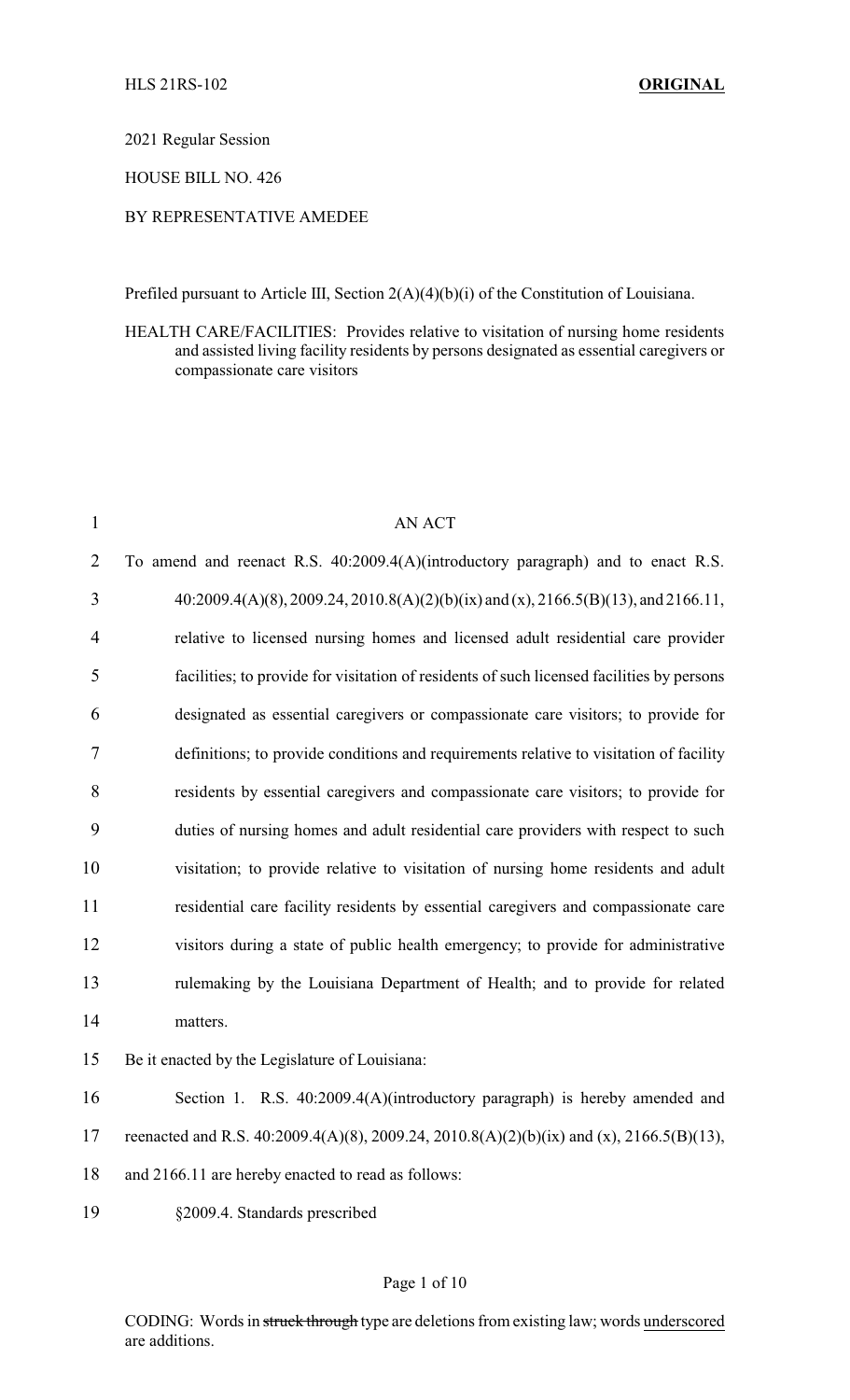| $\mathbf{1}$ | The department, through rules promulgated in accordance with the<br>A.                |
|--------------|---------------------------------------------------------------------------------------|
| 2            | Administrative Procedure Act, shall prescribe and publish minimum standards in        |
| 3            | relation to all of the following:                                                     |
| 4            | $\ast$<br>*<br>*                                                                      |
| 5            | Visitation of residents by essential caregivers and compassionate care<br>(8)         |
| 6            | visitors in accordance with the conditions and requirements of R.S. 40:2009.24.       |
| 7            | *<br>*<br>*                                                                           |
| 8            | §2009.24. Essential caregivers and compassionate care visitors; visitation during     |
| 9            | public health emergency                                                               |
| 10           | A. For purposes of this Section, the following terms have the meaning                 |
| 11           | ascribed in this Subsection:                                                          |
| 12           | "Compassionate care visitor" means a person who provides emotional<br>(1)             |
| 13           | support to help a nursing home resident deal with a difficult transition or loss, an  |
| 14           | upsetting event, or end-of-life circumstances.                                        |
| 15           | "Essential caregiver" means a person who has been given consent by a<br>(2)           |
| 16           | nursing home resident or the resident's legal representative to provide services or   |
| 17           | assistance with activities of daily living to help maintain or improve the quality of |
| 18           | the resident's care or the resident's quality of life.                                |
| 19           | (3) "Public health emergency" means a state of public health emergency                |
| 20           | declared in accordance with the Louisiana Health Emergency Powers Act, R.S.           |
| 21           | 29:760 et seq.                                                                        |
| 22           | B.(1) Any nursing home resident's plan of care or service plan shall identify         |
| 23           | care and services that the resident's essential caregivers may provide. Such care and |
| 24           | services may include, without limitation, bathing, dressing, eating, and emotional    |
| 25           | support.                                                                              |
| 26           | Each nursing home shall establish policies and procedures for<br>(2)                  |
| 27           | designation and utilization of essential caregivers and compassionate care visitors.  |
| 28           | C. Each nursing home resident or his legal representative may designate no            |
| 29           | more than two essential caregivers and no more than two compassionate care            |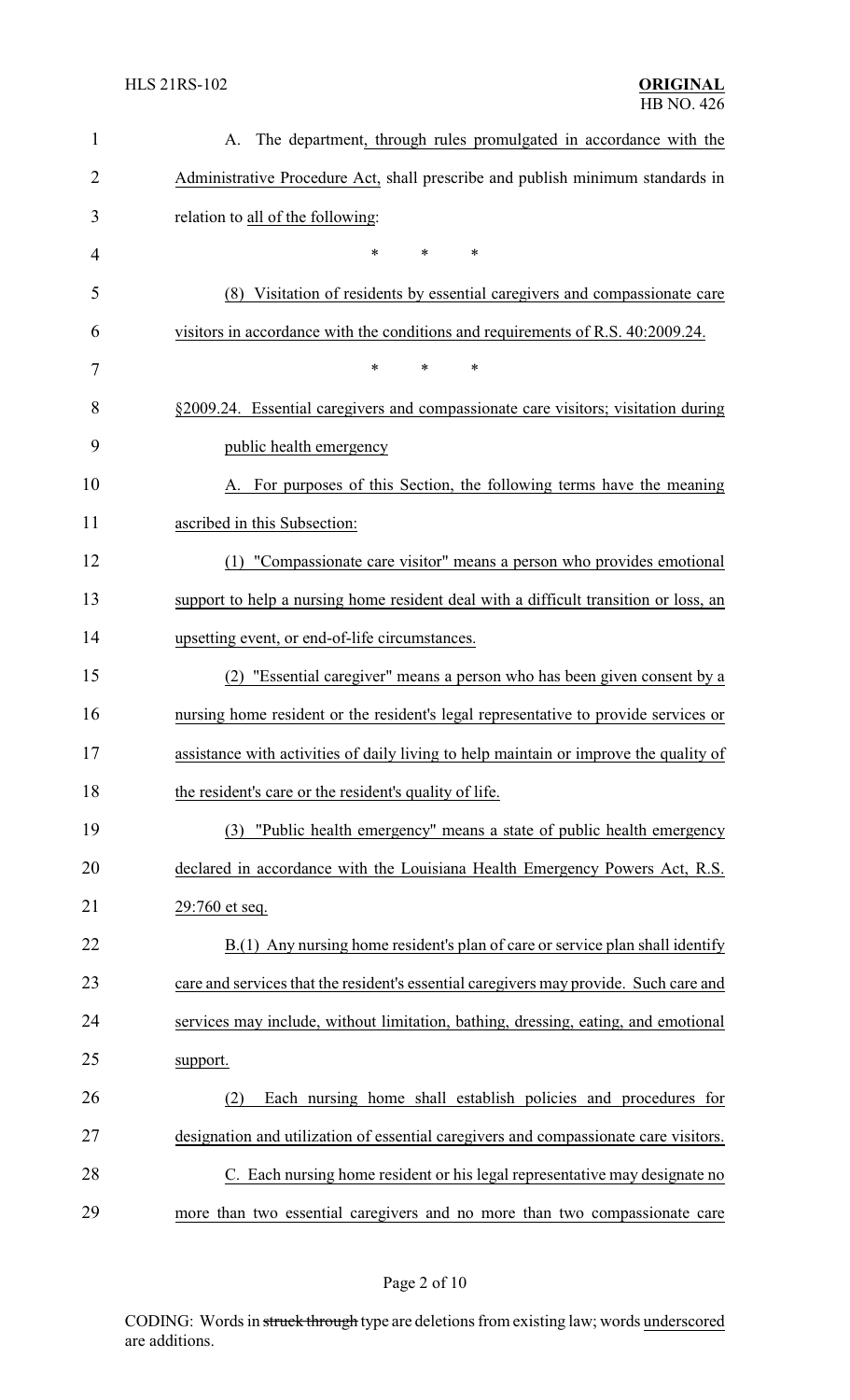| $\mathbf{1}$ | visitors. Other than in end-of-life situations, during a public health emergency, a   |
|--------------|---------------------------------------------------------------------------------------|
| 2            | resident may be visited by one such visitor at a time.                                |
| 3            | D. With respect to visits by essential caregivers and compassionate care              |
| 4            | visitors during a public health emergency, each nursing home shall do all of the      |
| 5            | following:                                                                            |
| 6            | Set a limit on the total number of visitors allowed in the nursing home               |
| 7            | based on the ability of staff to safely screen and monitor visitation.                |
| 8            | (2) Develop an agreeable schedule in concert with the resident and each               |
| 9            | essential caregiver and compassionate care visitor who wishes to visit the resident.  |
| 10           | Any such schedule shall allow for evening and weekend visitation and, to the          |
| 11           | greatest extent practicable, accommodate barriers relating to work or child care      |
| 12           | obligations of the essential caregiver or compassionate care visitor.                 |
| 13           | Provide appropriate infection prevention and control training, such as<br>(3)         |
| 14           | training on the proper use of personal protective equipment, hand hygiene, and social |
| 15           | distancing.                                                                           |
| 16           | Screen all visitors, including essential caregivers, compassionate care<br>(4)        |
| 17           | visitors, and other visitors, to prevent possible introduction of infectious disease  |
| 18           | (5) Maintain a visitor log and require essential caregivers and compassionate         |
| 19           | care visitors to sign in and out.                                                     |
| 20           | (6) Prohibit visits, except for compassionate care visits, if the resident is         |
| 21           | quarantined or if the resident is positive for or shows symptoms of any infectious    |
| 22           | disease to which the public health emergency relates.                                 |
| 23           | (7) Monitor visitor adherence to appropriate infection prevention and control         |
| 24           | procedures.                                                                           |
| 25           | (8) After attempts to mitigate concerns relating to an essential caregiver's or       |
| 26           | compassionate care visitor's behavior, restrict or revoke visitation by an essential  |
| 27           | caregiver or compassionate care visitor if that person fails to follow infection      |
| 28           | prevention and control requirements or other applicable rules of the nursing home.    |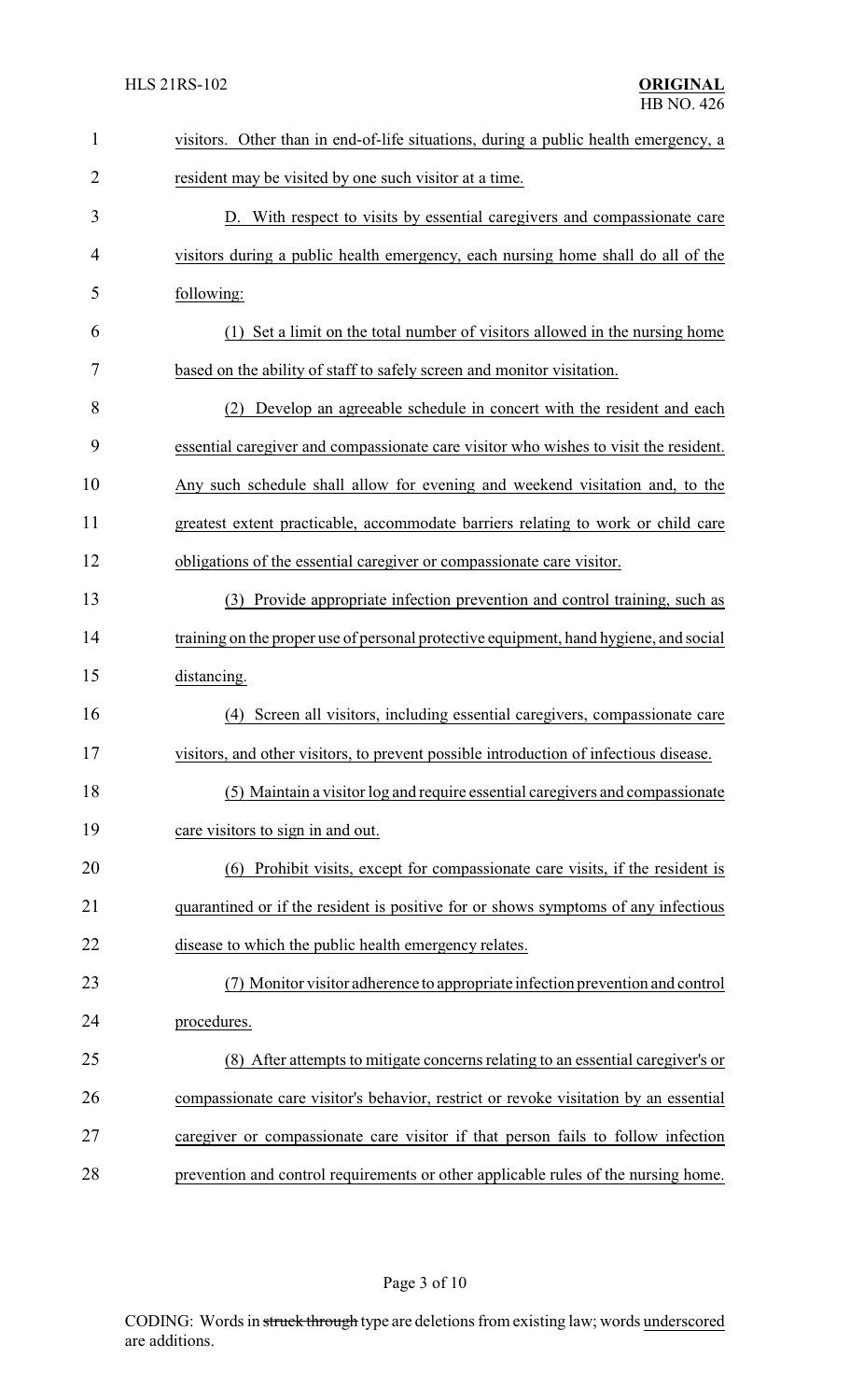| $\mathbf{1}$   | E.(1) Each essential caregiver and compassionate care visitor shall do all of       |
|----------------|-------------------------------------------------------------------------------------|
| $\overline{2}$ | the following prior to visiting a nursing home resident during a public health      |
| 3              | emergency:                                                                          |
| 4              | Participate in training furnished by the nursing home on appropriate<br>(a)         |
| 5              | infection prevention and control procedures such as the use of personal protective  |
| 6              | equipment, hand sanitizing, and social distancing, and sign a form acknowledging    |
| 7              | that he has completed the training and will adhere to the facility's infection      |
| 8              | prevention and control policies.                                                    |
| 9              | (b) Subject to the provisions of Subsection F of this Section, comply with          |
| 10             | facility-provided testing, if offered, for any disease to which the public health   |
| 11             | emergency relates.                                                                  |
| 12             | When visiting a nursing home resident, each essential caregiver and<br>(2)          |
| 13             | compassionate care visitor shall do all of the following:                           |
| 14             | Utilize appropriate procedures for infection prevention and control,<br>(a)         |
| 15             | which may include wearing personal protective equipment. Personal protective        |
| 16             | equipment requirements for essential caregivers and compassionate care visitors     |
| 17             | shall be consistent with the most recent guidance issued by the Centers for Disease |
| 18             | Control and Prevention for nursing home care staff.                                 |
| 19             | Provide care or visit in the resident's room or in an area within the<br>(b)        |
| 20             | building designated by the nursing home for this purpose.                           |
| 21             | (c) Maintain the requisite social distance from nursing home staff and other        |
| 22             | residents and limit movement in the facility in accordance with applicable          |
| 23             | requirements of the nursing home.                                                   |
| 24             | F. A nursing home may require essential caregivers and compassionate care           |
| 25             | visitors to submit to facility-provided testing for any disease to which the public |
| 26             | health emergency relates if the use of such testing is based on the most recent     |
| 27             | guidance issued by the Centers for Disease Control and Prevention and the U.S. Food |
| 28             | and Drug Administration.                                                            |
| 29             | ∗<br>*<br>∗                                                                         |

Page 4 of 10

CODING: Words in struck through type are deletions from existing law; words underscored are additions.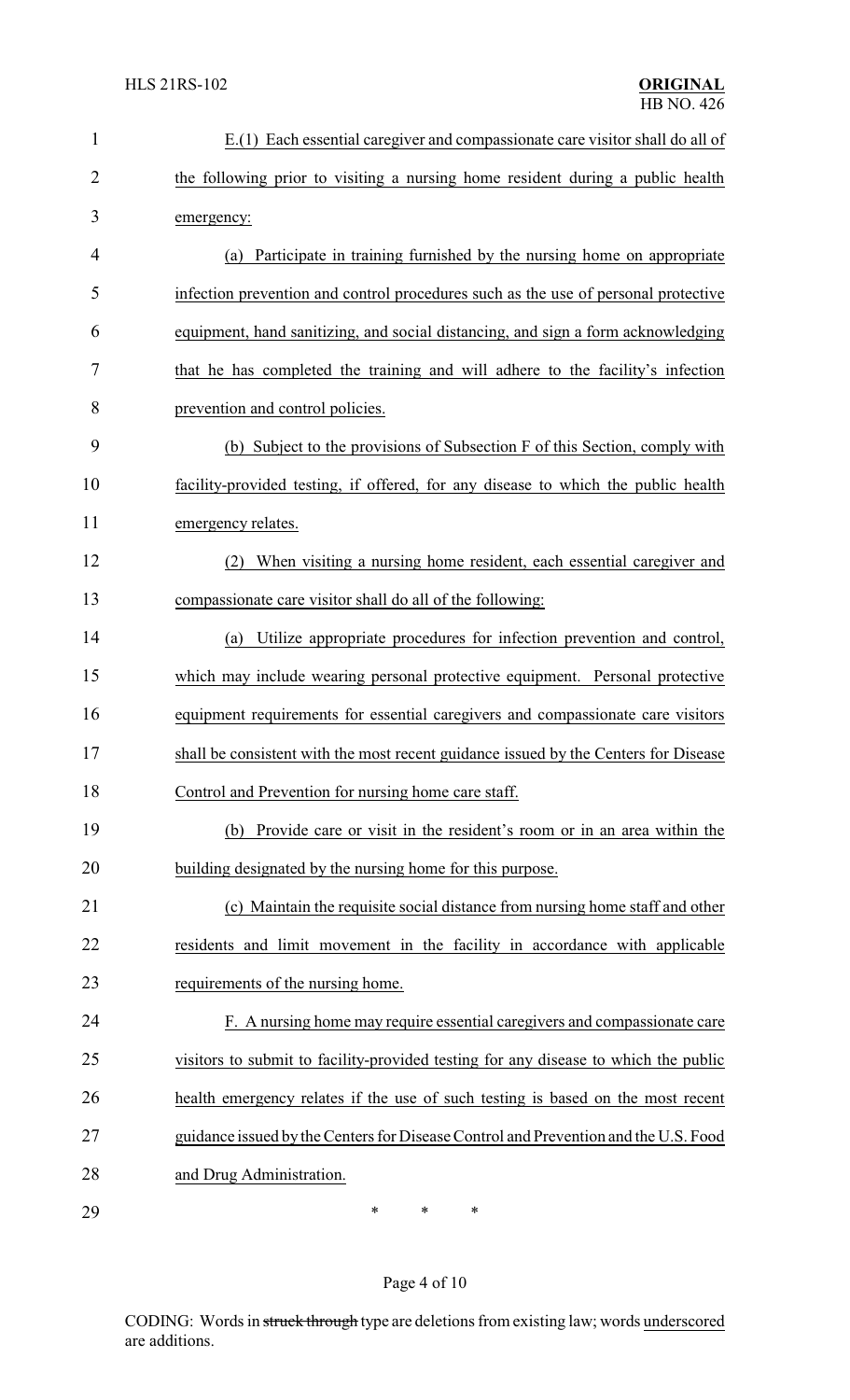| $\mathbf{1}$   | §2010.8. Residents' bill of rights                                                       |
|----------------|------------------------------------------------------------------------------------------|
| $\overline{2}$ | A. All nursing homes shall adopt and make public a statement of the rights               |
| 3              | and responsibilities of the residents residing therein and shall treat such residents in |
| 4              | accordance with the provisions of the statement. The statement shall assure each         |
| 5              | resident the following:                                                                  |
| 6              | $\ast$<br>$\ast$<br>∗                                                                    |
| 7              | (2)                                                                                      |
| 8              | $\ast$<br>$\ast$<br>$\ast$                                                               |
| 9              | (b) The right to be granted immediate access to the following:                           |
| 10             | $\ast$<br>$\ast$<br>*                                                                    |
| 11             | (ix) An essential caregiver as defined in and subject to the conditions of R.S.          |
| 12             | 40:2009.24.                                                                              |
| 13             | $(x)$ A compassionate care visitor as defined in and subject to the conditions           |
| 14             | of R.S. 40:2009.24.                                                                      |
| 15             | $\ast$<br>∗<br>∗                                                                         |
| 16             | §2166.5. Rules and regulations; licensing standards; fees                                |
| 17             | ∗<br>∗<br>∗                                                                              |
| 18             | The department shall prescribe, promulgate, and publish rules,<br>B.                     |
| 19             | regulations, and licensing standards including but not limited to the following:         |
| 20             | $\ast$<br>*<br>$\ast$                                                                    |
| 21             | (13) Visitation of residents by essential caregivers and compassionate care              |
| 22             | visitors as defined in and subject to the conditions of R.S. 40:2166.11.                 |
| 23             | $\ast$<br>∗<br>∗                                                                         |
| 24             | §2166.11. Essential caregivers and compassionate care visitors; visitation during        |
| 25             | public health emergency                                                                  |
| 26             | A. For purposes of this Section, the following terms have the meaning                    |
| 27             | ascribed in this Subsection:                                                             |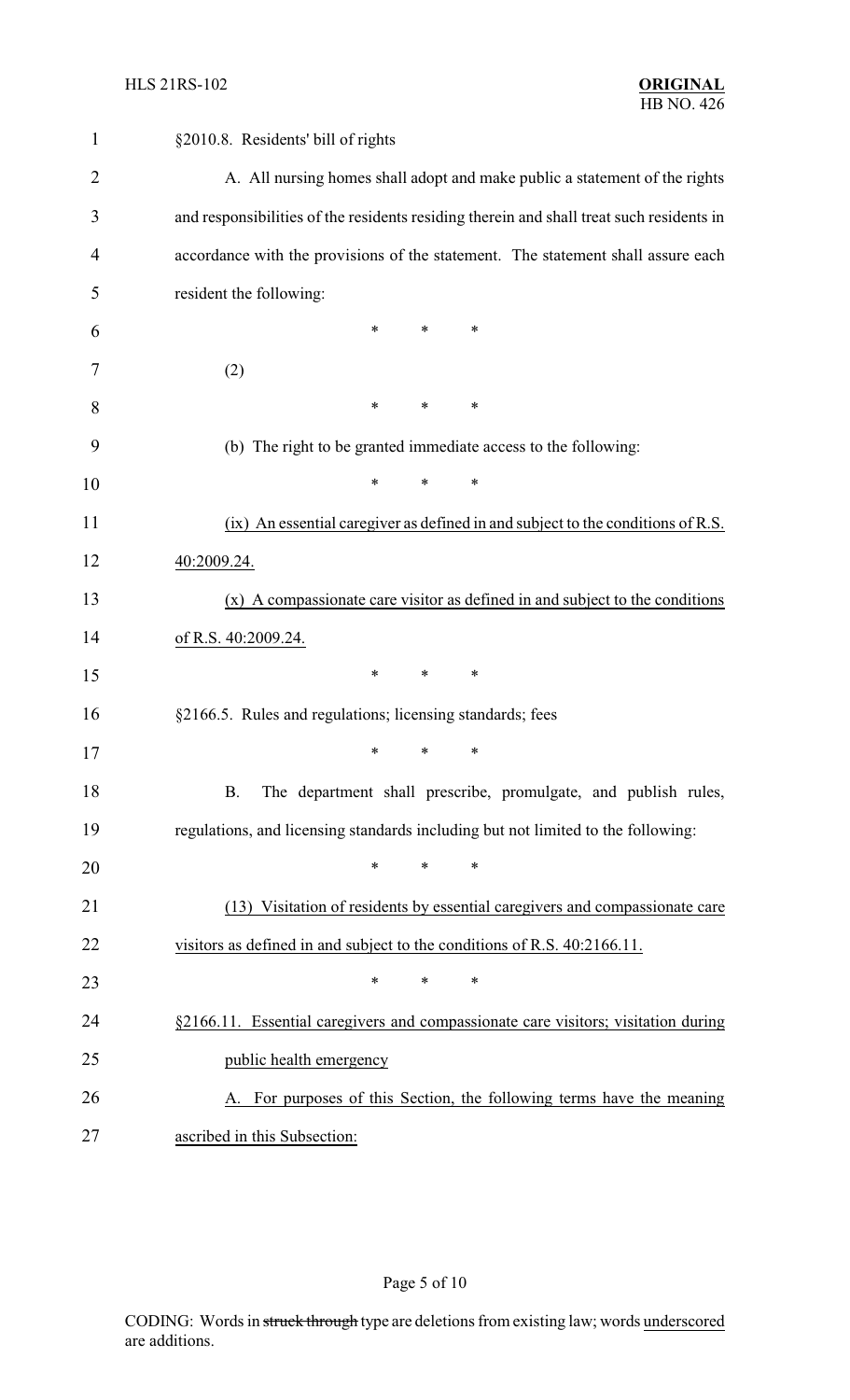| $\mathbf{1}$   | (1) "Compassionate care visitor" means a person who provides emotional                     |
|----------------|--------------------------------------------------------------------------------------------|
| $\overline{2}$ | support to help an adult residential care provider facility resident deal with a difficult |
| 3              | transition or loss, an upsetting event, or end-of-life circumstances.                      |
| 4              | "Essential caregiver" means a person who has been given consent by an                      |
| 5              | adult residential care provider facility resident or the resident's legal representative   |
| 6              | to provide services or assistance with activities of daily living to help maintain or      |
| 7              | improve the quality of the resident's care or the resident's quality of life.              |
| 8              | (3) "Public health emergency" means a state of public health emergency                     |
| 9              | declared in accordance with the Louisiana Health Emergency Powers Act, R.S.                |
| 10             | 29:760 et seq.                                                                             |
| 11             | (4) "Resident" means a resident of any facility licensed in accordance with                |
| 12             | the provisions of this Part.                                                               |
| 13             | Any resident's plan of care or service plan shall identify care and<br>B(1)                |
| 14             | services that the resident's essential caregivers may provide. Such care and services      |
| 15             | may include, without limitation, bathing, dressing, eating, and emotional support.         |
| 16             | (2) Each facility licensed in accordance with the provisions of this Part shall            |
| 17             | establish policies and procedures for designation and utilization of essential             |
| 18             | caregivers and compassionate care visitors.                                                |
| 19             | C. Each resident or his legal representative may designate no more than two                |
| 20             | essential caregivers and no more than two compassionate care visitors. Other than          |
| 21             | in end-of-life situations, during a public health emergency, a resident may be visited     |
| 22             | by one such visitor at a time.                                                             |
| 23             | D. With respect to visits by essential caregivers and compassionate care                   |
| 24             | visitors during a public health emergency, each facility licensed in accordance with       |
| 25             | the provisions of this Part shall do all of the following:                                 |
| 26             | (1) Set a limit on the total number of visitors allowed in the facility based on           |
| 27             | the ability of staff to safely screen and monitor visitation.                              |
| 28             | Develop an agreeable schedule in concert with the resident and each<br>(2)                 |
| 29             | essential caregiver and compassionate care visitor who wishes to visit the resident.       |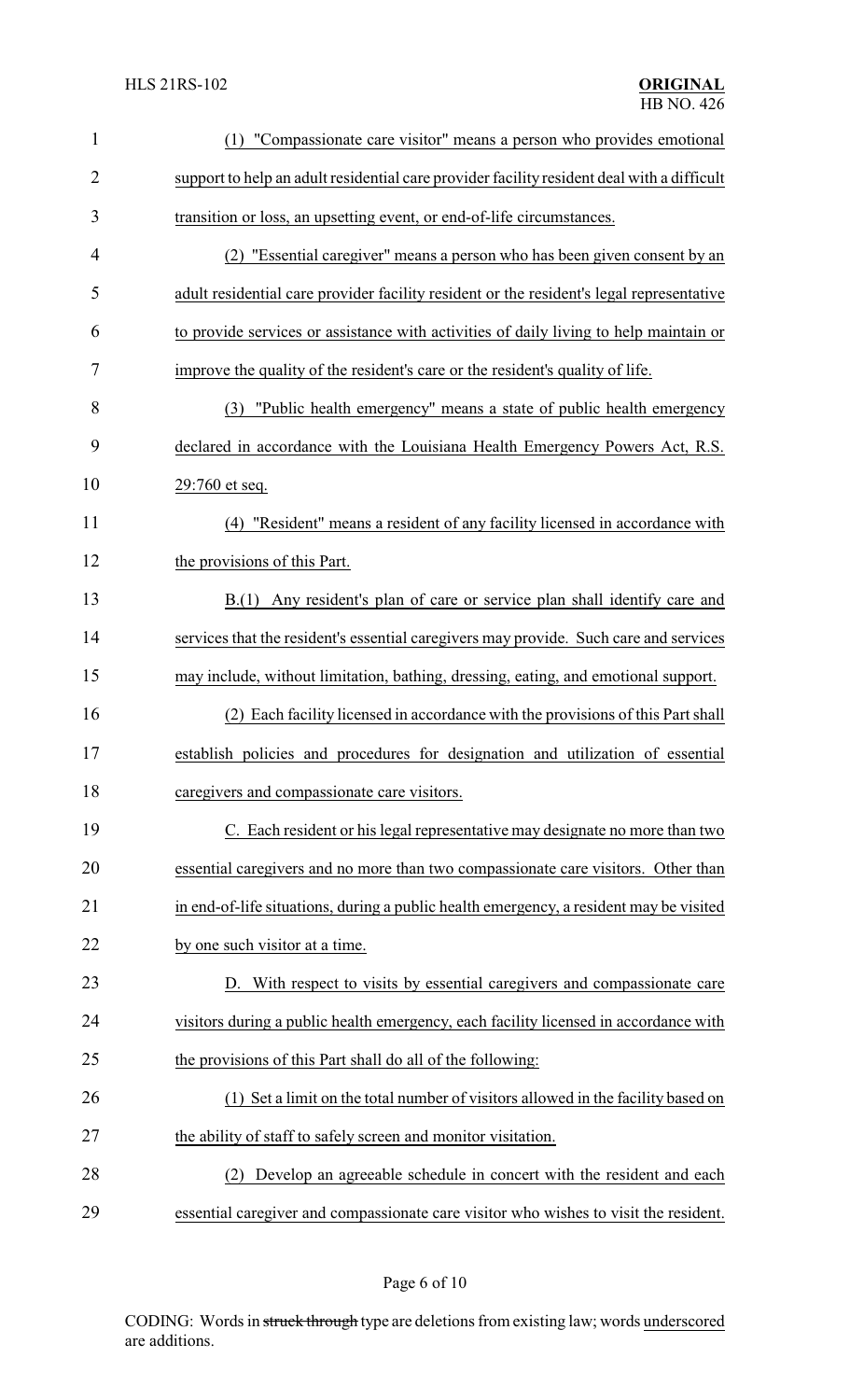| $\mathbf{1}$   | Any such schedule shall allow for evening and weekend visitation and, to the          |
|----------------|---------------------------------------------------------------------------------------|
| $\overline{2}$ | greatest extent practicable, accommodate barriers relating to work or child care      |
| 3              | obligations of the essential caregiver or compassionate care visitor.                 |
| 4              | (3) Provide appropriate infection prevention and control training, such as            |
| 5              | training on the proper use of personal protective equipment, hand hygiene, and social |
| 6              | distancing.                                                                           |
| 7              | (4) Screen all visitors, including essential caregivers, compassionate care           |
| 8              | visitors, and other visitors, to prevent possible introduction of infectious disease. |
| 9              | (5) Maintain a visitor log and require essential caregivers and compassionate         |
| 10             | care visitors to sign in and out.                                                     |
| 11             | (6) Prohibit visits, except for compassionate care visits, if the resident is         |
| 12             | quarantined or if the resident is positive for or shows symptoms of any infectious    |
| 13             | disease to which the public health emergency relates.                                 |
| 14             | (7) Monitor visitor adherence to appropriate infection prevention and control         |
| 15             | procedures.                                                                           |
| 16             | (8) After attempts to mitigate concerns relating to an essential caregiver's or       |
| 17             | compassionate care visitor's behavior, restrict or revoke visitation by an essential  |
| 18             | caregiver or compassionate care visitor if that person fails to follow infection      |
| 19             | prevention and control requirements or other applicable rules of the facility.        |
| 20             | E.(1) Each essential caregiver and compassionate care visitor shall do all of         |
| 21             | the following prior to visiting a resident during a public health emergency:          |
| 22             | (a) Participate in training furnished by the facility on appropriate infection        |
| 23             | prevention and control procedures such as the use of personal protective equipment,   |
| 24             | hand sanitizing, and social distancing, and sign a form acknowledging that he has     |
| 25             | completed the training and will adhere to the facility's infection prevention and     |
| 26             | control policies.                                                                     |
| 27             | (b) Subject to the provisions of Subsection F of this Section, comply with            |
| 28             | facility-provided testing, if offered, for any disease to which the public health     |
| 29             | emergency relates.                                                                    |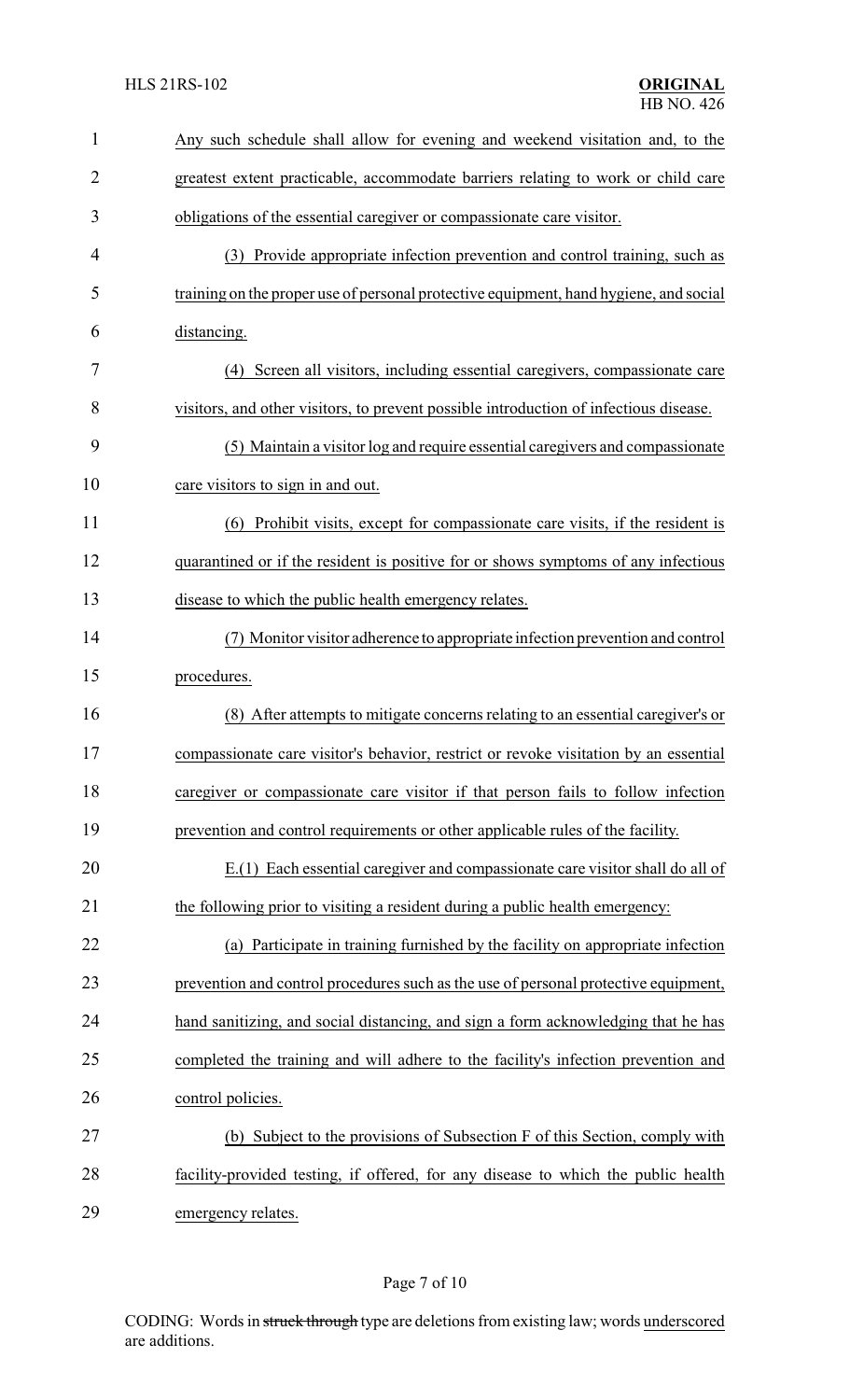| $\mathbf{1}$   | (2) When visiting a resident, each essential caregiver and compassionate care           |
|----------------|-----------------------------------------------------------------------------------------|
| $\overline{2}$ | visitor shall do all of the following:                                                  |
| 3              | (a) Utilize appropriate procedures for infection prevention and control,                |
| 4              | which may include wearing personal protective equipment. Personal protective            |
| 5              | equipment requirements for essential caregivers and compassionate care visitors         |
| 6              | shall be consistent with the most recent guidance issued by the Centers for Disease     |
| 7              | Control and Prevention for staff of adult residential care provider facilities who care |
| 8              | for residents.                                                                          |
| 9              | (b) Provide care or visit in the resident's room or in an area within the               |
| 10             | building designated by the facility for this purpose.                                   |
| 11             | Maintain the requisite social distance from facility staff and other<br>(c)             |
| 12             | residents and limit movement in the facility in accordance with applicable              |
| 13             | requirements of the nursing home.                                                       |
| 14             | F. A facility licensed in accordance with the provisions of this Part may               |
| 15             | require essential caregivers and compassionate care visitors to submit to               |
| 16             | facility-provided testing for any disease to which the public health emergency relates  |
| 17             | if the use of such testing is based on the most recent guidance issued by the Centers   |
| 18             | for Disease Control and Prevention and the U.S. Food and Drug Administration.           |

## DIGEST

The digest printed below was prepared by House Legislative Services. It constitutes no part of the legislative instrument. The keyword, one-liner, abstract, and digest do not constitute part of the law or proof or indicia of legislative intent. [R.S. 1:13(B) and 24:177(E)]

| HB 426 Original | 2021 Regular Session | Amedee |
|-----------------|----------------------|--------|
|                 |                      |        |

**Abstract:** Authorizes visitation of nursing home residents and assisted living facility residents bypersons designated as essential caregivers or compassionate care visitors and provides requirements and standards relative to such visitation.

Proposed law provides that, for purposes of proposed law, the following definitions apply:

- (1) "Compassionate care visitor" means a person who provides emotional support to help a nursing home resident or assisted living facility resident deal with a difficult transition or loss, an upsetting event, or end-of-life circumstances.
- (2) "Essential caregiver" means a person who has been given consent by a nursing home resident or assisted living facility resident, or a legal representative of the resident,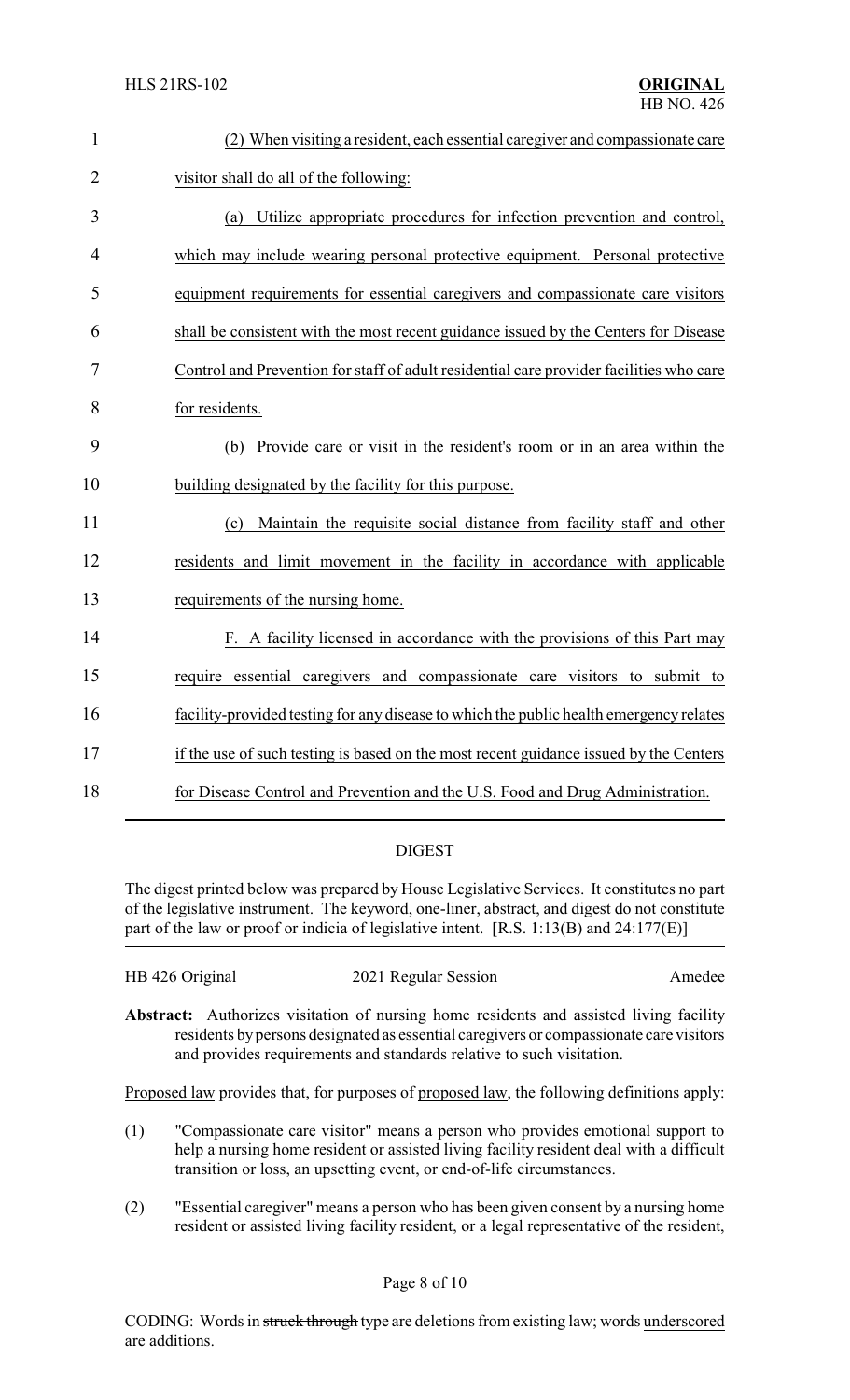to provide services or assistance with activities of daily living to help maintain or improve the quality of the resident's care or the resident's quality of life.

(3) "Public health emergency" means a state of public health emergency declared in accordance with present law.

Proposed law requires that all nursing home residents' and assisted living facility residents' plans of care or service plans identify care and services that their essential caregivers may provide. Provides that such care and services may include, without limitation, bathing, dressing, eating, and emotional support.

Proposed law requires each nursing home and assisted living facility to establish policies and procedures for designation and utilization of essential caregivers and compassionate care visitors.

Proposed law allows each nursing home resident and assisted living facility resident, or a legal representative of the resident, to designate no more than two essential caregivers and no more than two compassionate care visitors. Stipulates that other than in end-of-life situations, during a public health emergency, a resident may be visited by one such visitor at a time.

With respect to visits by essential caregivers and compassionate care visitors during a public health emergency, proposed law requires each nursing home and assisted living facility to do all of the following:

- (1) Set a limit on the total number of visitors allowed in the facility based on the ability of staff to safely screen and monitor visitation.
- (2) Develop an agreeable schedule in concert with the resident and each essential caregiver and compassionate care visitor who wishes to visit the resident.
- (3) Provide appropriate infection prevention and control training, such as training on proper use of personal protective equipment, hand hygiene, and social distancing.
- (4) Screen all visitors, including essential caregivers, compassionate care visitors, and other visitors, to prevent possible introduction of infectious disease.
- (5) Maintain a visitor log and require essential caregivers and compassionate care visitors to sign in and out.
- (6) Prohibit visits, except for compassionate care visits, if the resident is quarantined or if the resident is positive for or shows symptoms of any infectious disease to which the public health emergency relates.
- (7) Monitor visitor adherence to appropriate infection prevention and control procedures.
- (8) After attempts to mitigate concerns relating to an essential caregiver's or compassionate care visitor's behavior, restrict or revoke visitation by an essential caregiver or compassionate care visitor if that person fails to follow infection prevention and control requirements or other applicable rules of the facility.

Proposed law requires each essential caregiver and compassionate care visitor to do all of the following prior to visiting a nursing home resident or assisted living facility resident during a public health emergency:

(1) Participate in training furnished by the facility on appropriate infection prevention and control procedures such as the use of personal protective equipment, hand sanitizing, and social distancing, and sign a form acknowledging that he has

## Page 9 of 10